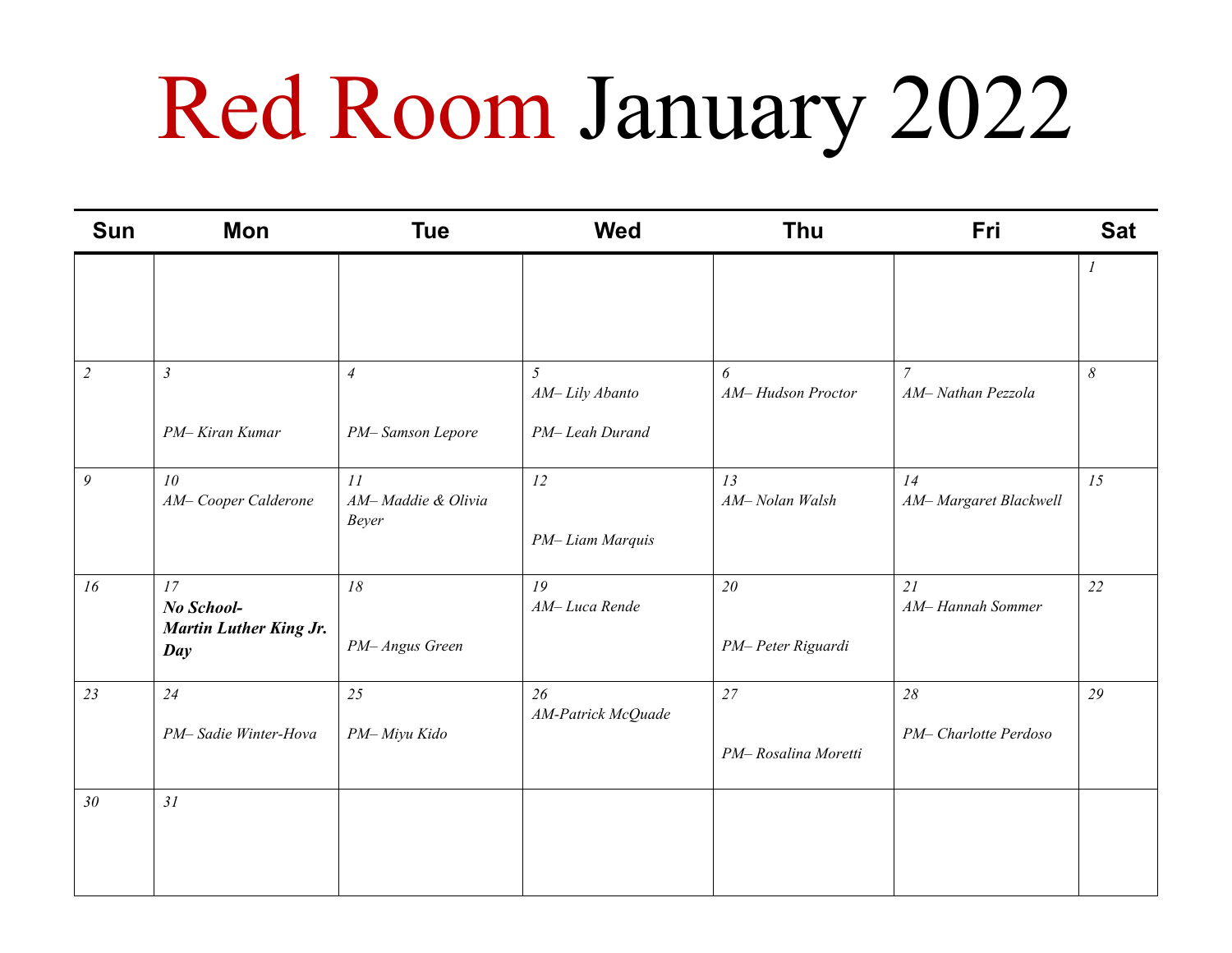## Red Room February 2022

| <b>Sun</b> | Mon                                      | <b>Tue</b>                               | <b>Wed</b>                               | <b>Thu</b>                               | <b>Fri</b>                               | <b>Sat</b> |
|------------|------------------------------------------|------------------------------------------|------------------------------------------|------------------------------------------|------------------------------------------|------------|
|            |                                          | $\boldsymbol{l}$                         | $\overline{2}$                           | $\mathfrak{Z}$                           | $\overline{4}$<br>AM-Hannah Sommer       | 5          |
|            |                                          |                                          |                                          | PM-Liam Marquis                          |                                          |            |
| 6          | $\overline{7}$<br>AM-Cooper Calderone    | 8<br>AM-Hudson Proctor                   | 9<br>AM-Luca Rende                       | 10<br>AM-Nolan Walsh                     | 11<br>AM-Nathan Pezzola                  | 12         |
|            | PM-Samson Lepore                         | PM-Kiran Kumar                           | PM-Leah Durand                           |                                          | PM-Charlotte Perdoso                     |            |
| 13         | 14<br>AM-Maddie & Olivia<br><b>Beyer</b> | 15                                       | 16<br>AM-Patrick McQuade                 | 17                                       | 18<br>AM-Margaret Blackwell<br>Birthday  | 19         |
|            |                                          | PM-Angus Green                           | PM-Miyu Kido                             | PM-Rosalina Moretti                      | PM-Peter Riguardi<br>Birthday            |            |
| 20         | 21<br>No School-<br><b>Winter Recess</b> | 22<br>No School-<br><b>Winter Recess</b> | 23<br>No School-<br><b>Winter Recess</b> | 24<br>No School-<br><b>Winter Recess</b> | 25<br>No School-<br><b>Winter Recess</b> | 26         |
| 27         | 28                                       |                                          |                                          |                                          |                                          |            |
|            | PM-Sadie Winter-Hova                     |                                          |                                          |                                          |                                          |            |